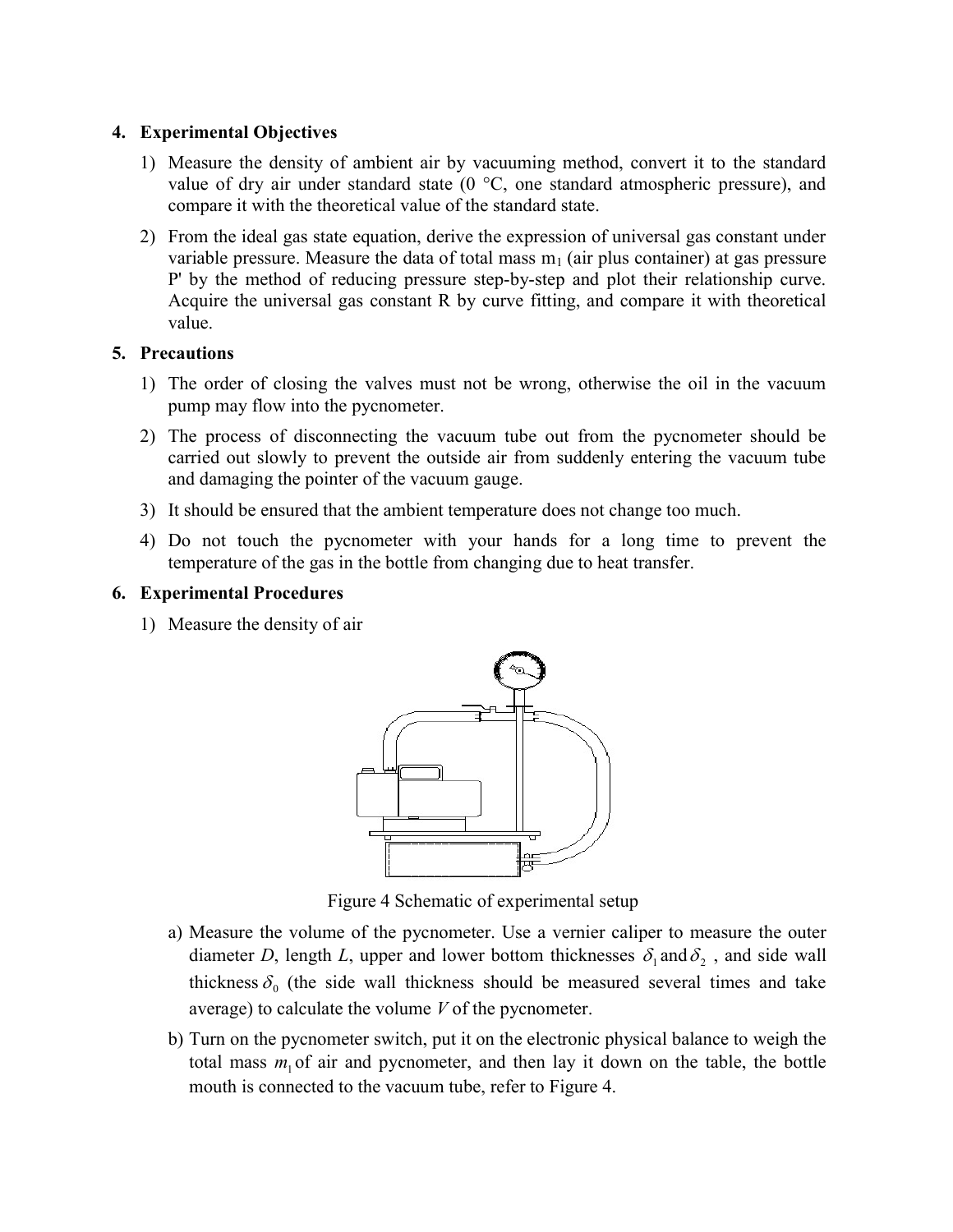- c) Open the vacuum valve, plug in the power supply of the vacuum pump, and turn on the vacuum pump switch (check whether the oil level of the vacuum pump is in the middle of the oil mark before turning on the switch). Wait until the reading of the vacuum pump close to -0.1 MPa (it needs a few minutes), first turn off the pycnometer switch, then turn off the vacuum valve, and finally turn off the vacuum pump (the sequence must not be wrong, otherwise the oil in the vacuum pump may flow back into the pycnometer).
- d) Disconnect the vacuum tube from the pycnometer. This process should be carried out slowly to prevent outside air from suddenly entering the vacuum tube and damaging the pointer of the vacuum meter.
- e) Place the pycnometer on the electronic physical balance to weigh the pycnometer  $m_0$ , calculate the gas mass, and calculate the ambient air density from the formula V  $\rho = \frac{m_1 - m_0}{r}$ .
- f) Read the laboratory temperature t (℃) from the mercury thermometer, and calculate the density of the air in the standard state from the formula  $\rho_n = \rho(1 + \alpha t)$ , and compare it with the theoretical value.
- 2) Determine the universal gas constant R
	- a) Measure the ambient temperature  $t_1$  (°C) with a mercury thermometer. (This experiment takes a long time, the ambient temperature may change, and the temperature at the beginning and end of the experiment should be measured and averaged).
	- b) On the basis of the previous experiment, reconnect the pycnometer and the vacuum tube, turn on the pycnometer switch, the vacuum meter reading changes between - 0.1 MPa and -0.09 MPa. Since the interface between the pycnometer and the vacuum tube is not strictly sealed, there is a slow leak, and the pressure of the entire system will slowly drop. When it drops to -0.09 MPa, quickly turn off the pycnometer switch and slowly pull the pycnometer out.
	- c) Weigh the mass  $m_1$  of the pycnometer at -0.09 MPa.
	- d) Connect the pycnometer to the vacuum tube again, turn on the pycnometer switch, the vacuum gauge reading becomes between -0.09 MPa and -0.08 MPa, and wait until the pressure drops to -0.08 MPa, then slowly pull out the pycnometer and weigh the mass at this time .
	- e) Repeat steps a), b), and c), measure the masses at the vacuum gauge readings of 0.07, -0.06, -0.05, -0.04, -0.03, -0.02, -0.01, and 0 MPa respectively.
	- f) Measure the temperature of the environment  $t_2$  (°C).
	- g) Make the graph  $p'-m_1$ , fit the straight line to obtain the slope  $k = \frac{RT}{MV}$ , and calculate

the value of the universal gas constant.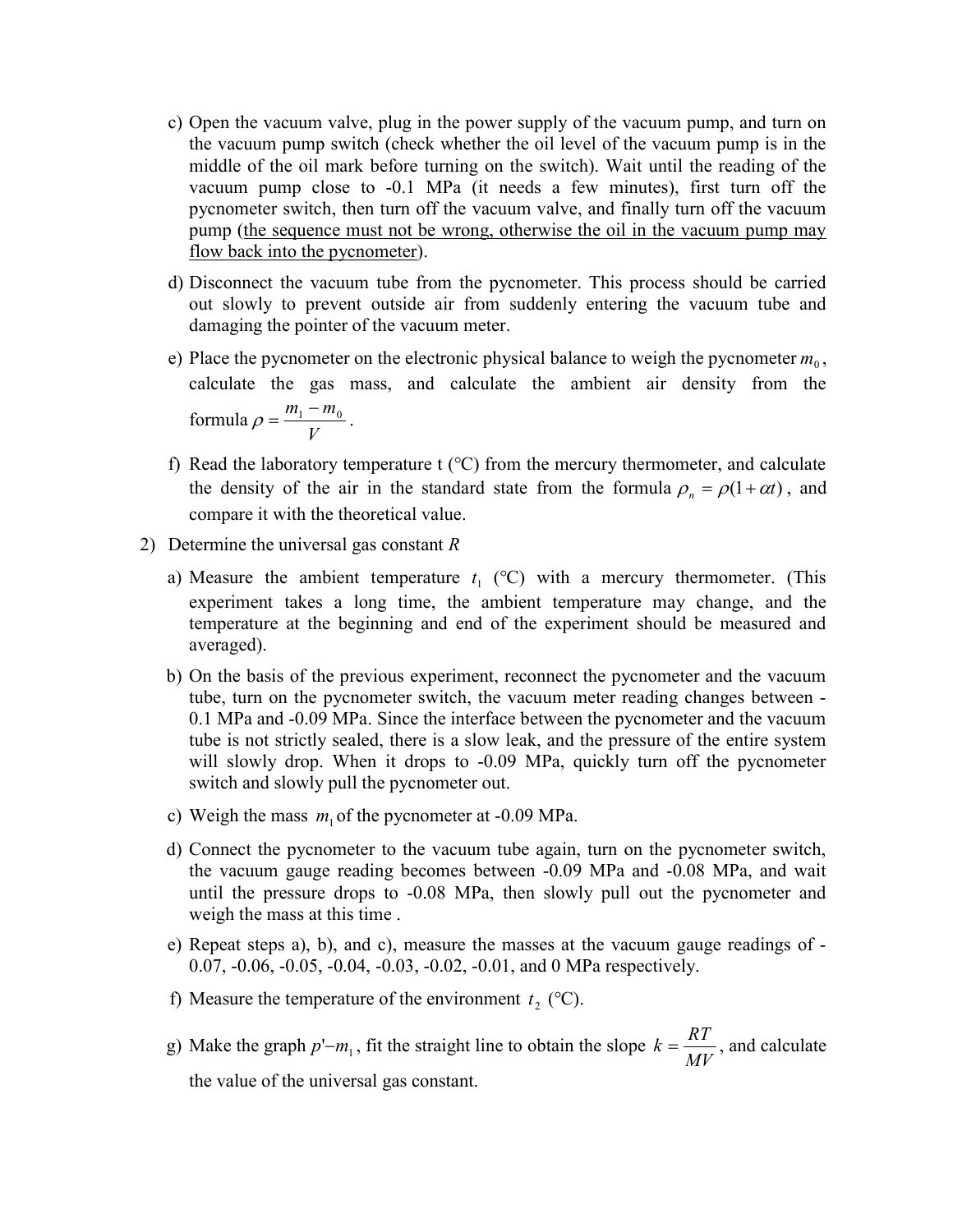## 7. An example of data recording and processing

Note: Following data are for reference only, not the criteria for apparatus performance.

- 1) Measure the density of air
	- a) Measure the volume of the pycnometer

mple of data recording and processing<br>wing data are for reference only, not the criteria for apparatus performance.<br>sure the density of air<br>Measure the volume of the pycnometer<br>Outer diameter  $D = 89.42$  mm, thickness of s 2  $\delta_0 = \frac{1}{2} \times (4.74 +$ (only measured twice here, students can measure more times), get the inner diameter  $d = D - 2 \times \delta_0 = 89.42 - 4.74 - 5.22 = 79.46$ mm.

Total height L = 260 mm, upper bottom thickness  $\delta_1$  = 5.50 mm, lower bottom thickness  $\delta_2$  = 5.64 mm, get the height inside the bottle  $l = L - \delta_1 - \delta_2 = 260 - 5.50 - 5.64 = 248.86$ mm.

$$
\text{Pyconometer volume } V = \pi \bigg( \frac{d}{2} \bigg)^2 l = \pi \bigg( \frac{79.46}{2} \bigg)^2 \times 248.86 \times 10^{-3} = 1234.1 \text{cm}^3 \,.
$$

b) Measure the density of air

Total mass of air and pycnometer  $m_1$  = 571.33 g, mass of empty bottle  $m_0$  = 569.82g, ambient temperature t = 13.1  $^{\circ}$ C

Laboratory air density  $\rho = \frac{m_1 - m_0}{r} = \frac{37133 - 30302}{4} = 1.224 \times 10^3 g/cm^3 = 1.224 g/L$ V  $\frac{m_1 - m_0}{m_1 - m_0} = \frac{57133 - 56982}{244.224 \times 10^{-3} g/cm^3} = 1.224 g/$ 12341  $\rho = \frac{m_1 - m_0}{V} = \frac{57133 - 56982}{1234} = 1.224 \times 10^3 g/cm^3 = 1.224g/L.$ 

Air density in standard state,  $\rho_n = \rho(1+\alpha t) = 1.224 \times (1+0.003674 \times 13.1) = 1.283g / L$ . Theoretical value of air density in standard state is  $1.293g / L$ , so the experimental error is  $E = \frac{1.293 \times 1.269}{1.283 \times 100\%} = 0.8\% < 1\%$ 1.293  $E = \frac{1.293 - 1.283}{1.293 \times 100\%} = 0.8\% < 1\%$ .

2) Determine the universal gas constant R

Ambient temperature  $t_1 = 9.5$  °C,  $t_2 = 9.5$  °C.  $t = \frac{1}{2}(t_1 + t_2) = 9.5$  $\overline{t} = \frac{1}{2} (t_1 + t_2) = 9.5 \,^{\circ}\text{C}.$ 

|  |  |  |  | $p'/Pa$ -90000-80000 -70000 -60000 -50000 -40000 -30000 -20000 -20000 -10000  |  |
|--|--|--|--|-------------------------------------------------------------------------------|--|
|  |  |  |  | $m_1/g$ 569.89 570.03 570.17 570.31 570.44 570.60 570.75 570.89 571.06 571.21 |  |

Table 1: Total mass  $m_1$  of air and pycnometer at different pressures  $p'$ 

Plot  $p'$ - $m_l$  graph as shown in Figure 5.